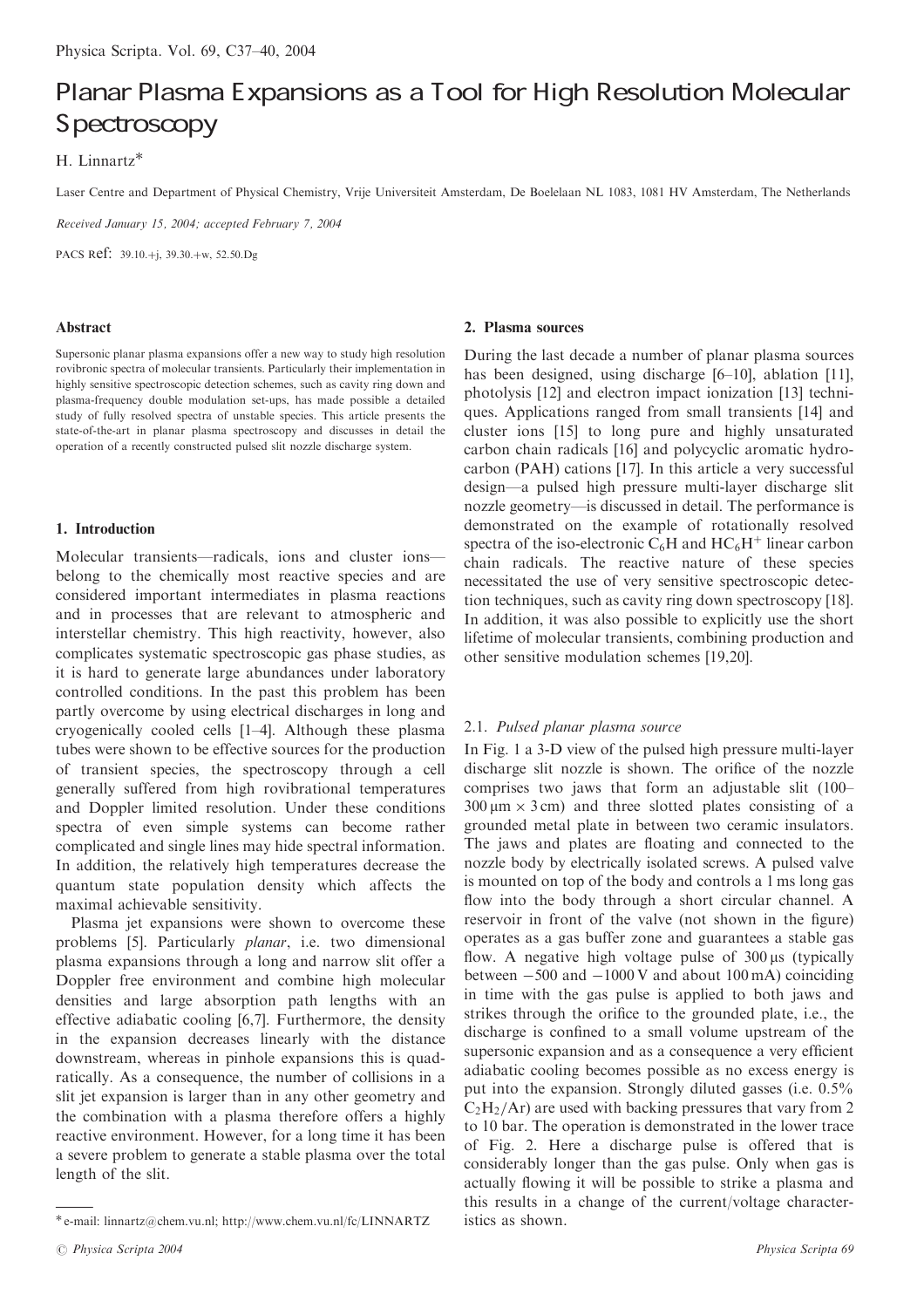

Fig. 1. A 3-D art view of the pulsed slit nozzle discharge system that is suitable to generate an intense supersonic planar plasma. Details on the construction are listed in the text. (Reprinted from Chem. Phys. 228, Birza et al., Cw cavity ring down spectroscopy in a pulsed planar plasma expansion, pp. 119–224, Copyright (2002), with permission of Elsevier).

# 2.2. Mass specific information

The major disadvantage for spectroscopic use of a source as described above is that a large number of species is formed simultaneously in the expansion: the plasma is a ''chemical goulash'' in which a rich variety of radical species is formed. As a consequence a unique attribution of a spectrum to a specific carrier can be hard, particularly when a rotational structure is not resolved. However, low resolution spectra available from mass selective matrix experiments [21] are helpful in guiding gas phase searches and when such information is lacking mass spectrometry becomes very useful. For continuous plasma expansions online monitoring by a quadrupole mass spectrometer was shown to be very effective [13]. For a pulsed plasma expansion a time-of-flight analysis is more appropriate. In recent work [22] it was shown that a large variety of molecular transients—both cations, anions and cluster ions—is produced in the pulsed plasma source shown in Fig. 1. This allows plasma control as well as optimization for a particular species in the expansion.

# 3. Performance and results

The source described here has been successfully implemented in a cavity ring down (CRD) [10] and in a frequencyplasma double modulation detection scheme [20]. The principle, experimental details and performance of these methods are discussed below.

# 3.1. Cavity ring down spectroscopy

In the cavity ring down experiment tunable laser light of a pulsed dye laser  $(0.035 \text{ cm}^{-1}$  bandwidth) is focused into an optical cavity that consists of two highly reflective plano

concave mirrors with a reflectivity  $R > 0.99995$ , capable of confining a light pulse tens of  $\mu$  s [18]. The rate of light leaking out of the cavity is detected by a photodiode. This signal has an envelope which simply reflects a first order exponential decay (upper trace Fig. 2). The so called ring down time  $\tau$ , is determined by  $\tau = d/[c(1 - R + \sigma n l)]$ , where  $d$  is the optical length of the cavity,  $c$  the speed of light,  $R$  the averaged reflectivity of the mirrors and  $\sigma nl$  the absorbance for a sample present in the cavity with absorption coefficient  $\sigma$ , density *n* and effective absorption path length *l*. I.e. the ring down time reflects the rate of absorption rather than its magnitude and as such it is immune to pulse-to-pulse fluctuations. When the laser light is tuned into resonance with a molecular absorption, light is absorbed and the ring down time decreases, and consequently an absorption signal is simply measured by recording  $\tau$  as function of the frequency. The two main advantages of this detection technique are that very long absorption path lengths (up to several tens of km) are obtained and that the method is intrinsically insensitive to power fluctuations. The slit nozzle source is mounted in between the cavity mirrors with its orifice parallel to the optical axis. The laser beam crosses the expansion between 2 and 10 mm downstream. A sensitive delay generator is used to trigger gas, discharge and laser pulse in such a way that the ring down event coincides with the plasma pulse, as shown in the upper trace of Fig. 2. By combining a pulsed production and a pulsed detection technique no problems arise because of a low duty cycle.

The performance of this technique is demonstrated in Fig. 3, where the origin band of the  $A^2\Pi - X^2\Pi$  electronic transition of the unsaturated linear carbon chain radical  $C_6H$  is shown. The P, Q and R-branch of both spin-orbit components  $(A^{2}\Pi_{3/2} - X^{2}\Pi_{3/2}$  and  $A^{2}\Pi_{1/2} - X^{2}\Pi_{1/2}$ ) are



Fig. 2. The length of the discharge pulse is set to the same order as the cavity ring down exponential decay curve, typically 300  $\mu$ s, as shown in the upper trace. The gas pulse through the slit lasts much longer. This is visualized by extending the length of the discharge pulse to several ms and by monitoring the voltage at one of the jaws (lower trace). The voltage characteristics provide direct information on the actual discharge voltage and discharge current (see vertical axis). (Reprinted from Rev. Sci. Instrum. 70, Motylewski and Linnartz, Cavity ring down spectroscopy of radicals in a supersonic slit nozzle discharge, pp. 1307–1312, Copyright (1999) with permission of AIP).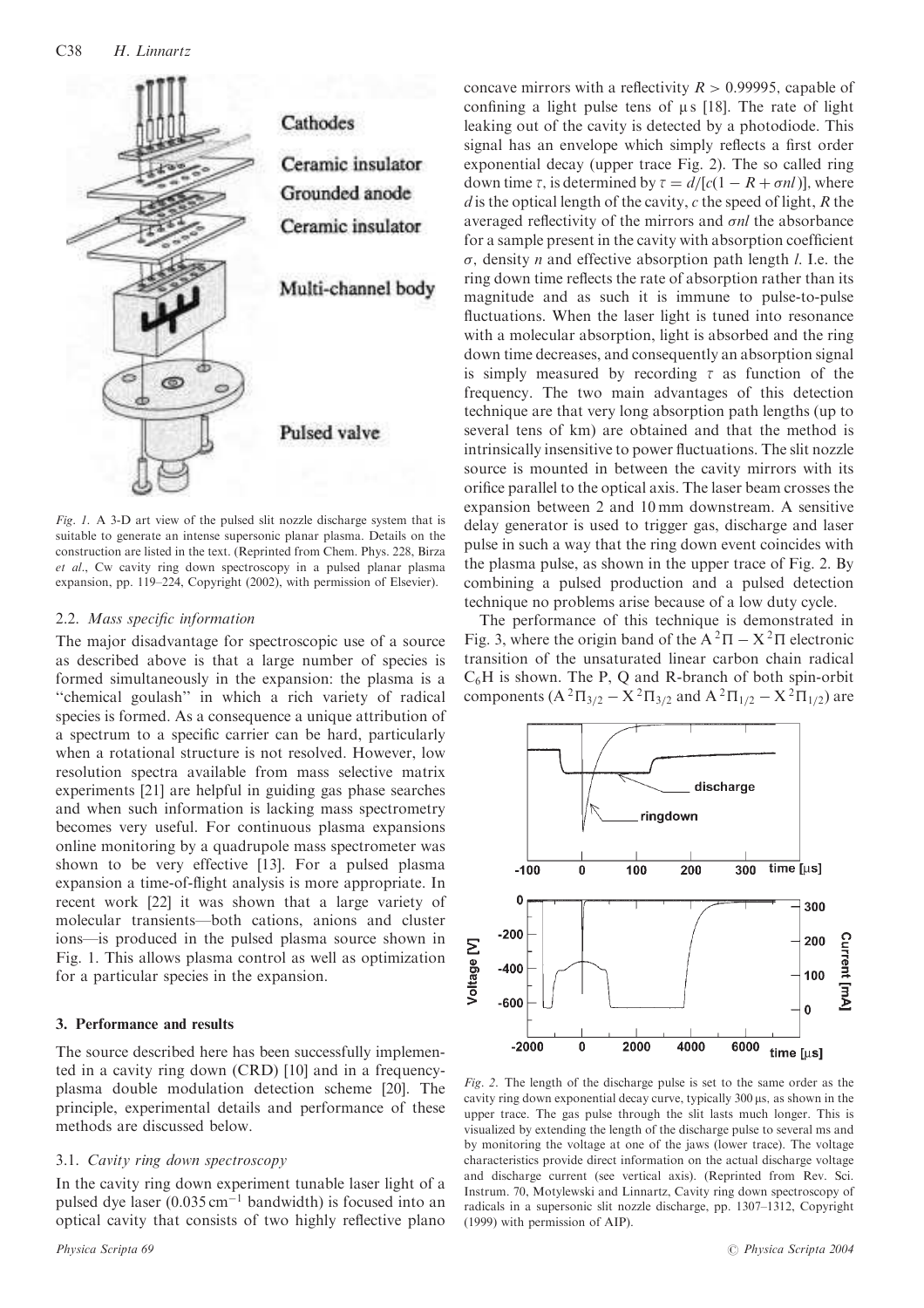

Fig. 3. The two rotationally resolved spin-orbit components of the origin band of the  $A^2\Pi - X^2\Pi$  electronic transition of  $C_6H$  measured by cavity ring down spectroscopy through a supersonic planar plasma. The intensity profile corresponds to a rotational temperature of about 15 K. (Reprinted from J. Mol. Spectrosc. 197, H. Linnartz et al., Electronic ground and excited state spectroscopy of  $C_6H$  and  $C_6D$ , pp 1–11, Copyright (1999) with permission of Elsevier).

visible, with clear rotational progressions in P- and part of the R-branch. Because of the cooling in the expansion and a spin-orbit splitting of  $-15 \text{ cm}^{-1}$  in the electronic ground state an intensity difference between both components is observed. This intensity difference corresponds to a rotational temperature of  $T_{\text{rot}} = 15(5)$  K. A detailed rotational analysis has been given in Ref. [23] and shows that the moment of inertia of this molecular chain corresponds to a rotational constant of approximately  $0.045 \text{ cm}^{-1}$ , that the molecule is linear and that it slightly stretches upon electronic excitation. Estimates yield a C6H density of  $10^{10}$  mol/cm<sup>3</sup>.

# 3.2. Plasma-frequency double modulation spectroscopy

Cavity ring down spectroscopy utilizes longer absorption path lengths to increase signal-to-noise ratios. The same goal is achieved by decreasing the noise level in an effective modulation and phase-sensitive detection scheme. This becomes possible by implementing the discharge source in a combined frequency and discharge (i.e. production) modulation setup. For this the output of a single-mode ring dye laser with a resolution of the order of a few MHz is phase modulated at a radio frequency of 192 MHz by an electro-optic modulator (EOM). First order sidebands are generated, typically with 25% of the intensity of the carrier frequency. The modulated laser beam is guided through the plasma onto a fast photo-diode via a small multi-pass system  $(L_{\text{tot}} = 0.5 \text{ m})$ . Production modulation is obtained by using a rectified AC (15 kHz) voltage for the discharge pulse. The high frequency portion of the signal is demodulated in a double balanced mixer referenced to the radio frequency that drives the EOM. This signal is fed to a lock-in amplifier that demodulates the signal at the discharge modulation frequency. It is because of the intrinsic difference in timescales between frequency and production modulation that the two frequencies can be treated independently. In this way all major noise sources can be filtered out, yielding sensitivity as good as in the CRD experiment. The resulting instrumental lineshape is approximately first derivative. The low duty cycle in this setup is compensated by synchronizing a box car integrator with the repetition rate of the nozzle. An additional advantage of this set-up is that the right choice of the production modulation frequency allows a discrimination between very short lived and rather stable species, i.e. by choosing a modulation cycle that is considerably shorter than the averaged lifetime of the more stable species.

An example of a spectrum recorded in this way is given in Fig. 4. The rotationally resolved spectrum of the  $A^{2}\Pi_{g} - X^{2}\Pi_{u}$  electronic transition of the tri-acetylene cation  $HC_6H^+$  is shown, a carbon chain radical that is isoelectronic with  $C_6H$ . Only the P-, Q- and R-branches of the lower spin-orbit component  $(A^{2}\Pi_{g,3/2} - X^{2}\Pi_{u,3/2})$  are observed, because of a spin-orbit splitting in the electronic ground state that is approximately two times as large as in the case of  $C_6H$ . The upper component is hardly populated for a rotational temperature of about 15 K. The improvement in spectral resolution is clearly visible, but still limited to  $\sim$  0.01 cm<sup>-1</sup>, presumably because of residual Doppler broadening in the expansion. More information is available from Ref. [24].

Both techniques allow an accurate determination of molecular parameters, using standard spectroscopic fitting routines. An overview for species studied in this way is available from Refs. [16,25]. The pulsed plasma source as described above has also been used in a cw-CRD detection scheme, in which the sensitivity of a cavity ring down and the resolution of a continuous detection technique are combined [26]. Not only rovibronic but also pure rotational spectra have been recorded in the MW and submillimeter region through planar plasma [27]. Comparable sources have been used for high resolution spectroscopy of cluster ions (see e.g. Ref. [28]). Although the plasma processes in the expansion are not studied in detail yet, it has become clear that plasma expansions can be used to record rotationally cold spectra of electronically and



Fig. 4. Rotationally resolved lower spin-orbit component of the origin band of the  $A^2\Pi_{\sigma} - X^2\Pi_{\sigma}$  electronic transition of the linear centrosymmetric  $HC_6H^+$  triacetylene cation measured by frequency plasma double modulation spectroscopy through supersonic planar plasma. The rotational assignment is indicated in the figure. The higher resolution of the cw laser system is clearly reflected in the figure and limited to about  $0.01 \text{ cm}^{-1}$  by residual Doppler broadening in the expansion. (Reprinted from Chem. Phys. Lett. 313, D. Pfluger et al., Rotationally resolved electronic absorption spectra of triacetylene cation in a supersonic jet, pp 171–178, Copyright (1999) with permission of Elsevier).